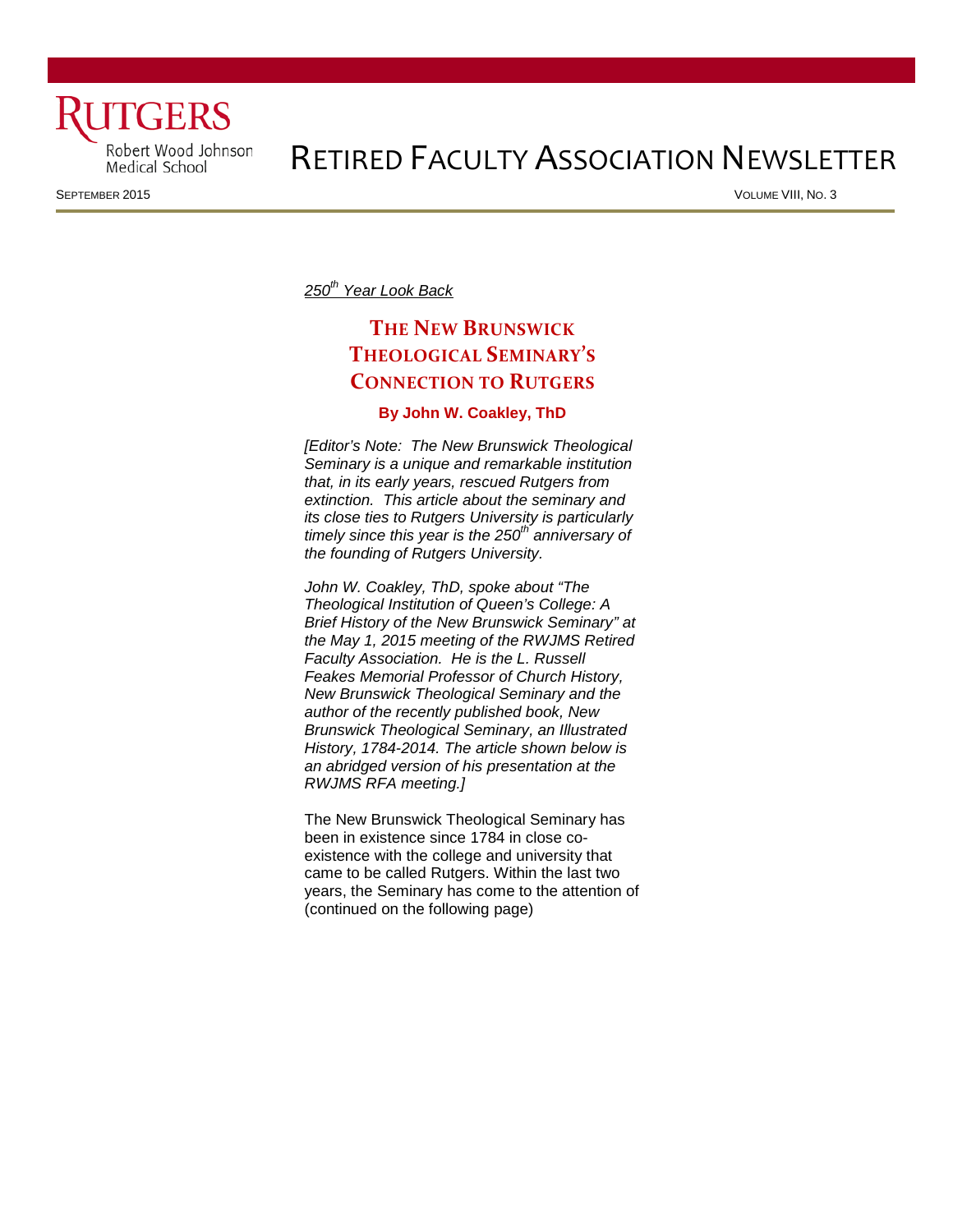(continued from the previous page)

the university in a new way. In a complicated land transaction that was finalized just three years ago, the seminary gave up a bit more than half of the land it had occupied since the middle of the 19th century in New Brunswick, and, as a consequence, all but one of the old seminary buildings, a total of ten buildings, have been razed. In much of the space that's been vacated, two large and impressive Rutgers buildings are going up. And near this new construction, the seminary has itself built a new building, smaller but impressive in its own way, on the remaining portion of its former tract of land.

All of this is quite striking and, if you have been on the College Avenue campus recently, it will have been hard for you to miss it.

Here, by way of framing these recent developments, I will trace some of the history of the New Brunswick Seminary, in relation to the in[stitution that was originally Queen's College](http://rwjms.rutgers.edu/faculty/index.html)  and then became Rutgers College and eventually Rutgers University. In their formative years, we'll see, not only did the college and seminary occupy the same space; they also shared an institutional structure and, in broad terms, a mission. Now, by contrast, they could hardly be more separate in structure and mission. Yet the seminary remains a physical presence on College Avenue – and in this sense continues to be *in,* if no longer quite *of,* the university.

#### **The Formation of the New Brunswick Seminary**

The seminary came into being, some 231 years ago, to educate clergy for the religious denomination then known as the Reformed Dutch Church (and since 1867 as the Reformed Church in America).

The Reformed Dutch Church had established itself on American soil in the early seventeenth (continued on the following page)

#### NEW BRUNSWICK THEOLOGICAL SEMINARY

An Illustrated History, 1784-2014



**JOHN W. COAKLEY** 

[This is the cover of the recently published](http://www.google.com/url?sa=i&rct=j&q=&esrc=s&source=images&cd=&cad=rja&uact=8&ved=0CAcQjRw&url=http://www.amazon.com/New-Brunswick-Theological-Seminary-Illustrated/dp/0802872964&ei=n7AAVdbxEKzfsASjhIDYBQ&bvm=bv.87920726,d.cWc&psig=AFQjCNFkCkBpdUEs7rEPdfJSm-H8G-HpCg&ust=1426194839158369)  book by Dr. Coakley showing the new building of the Seminary on the left and the Sage Library on the right.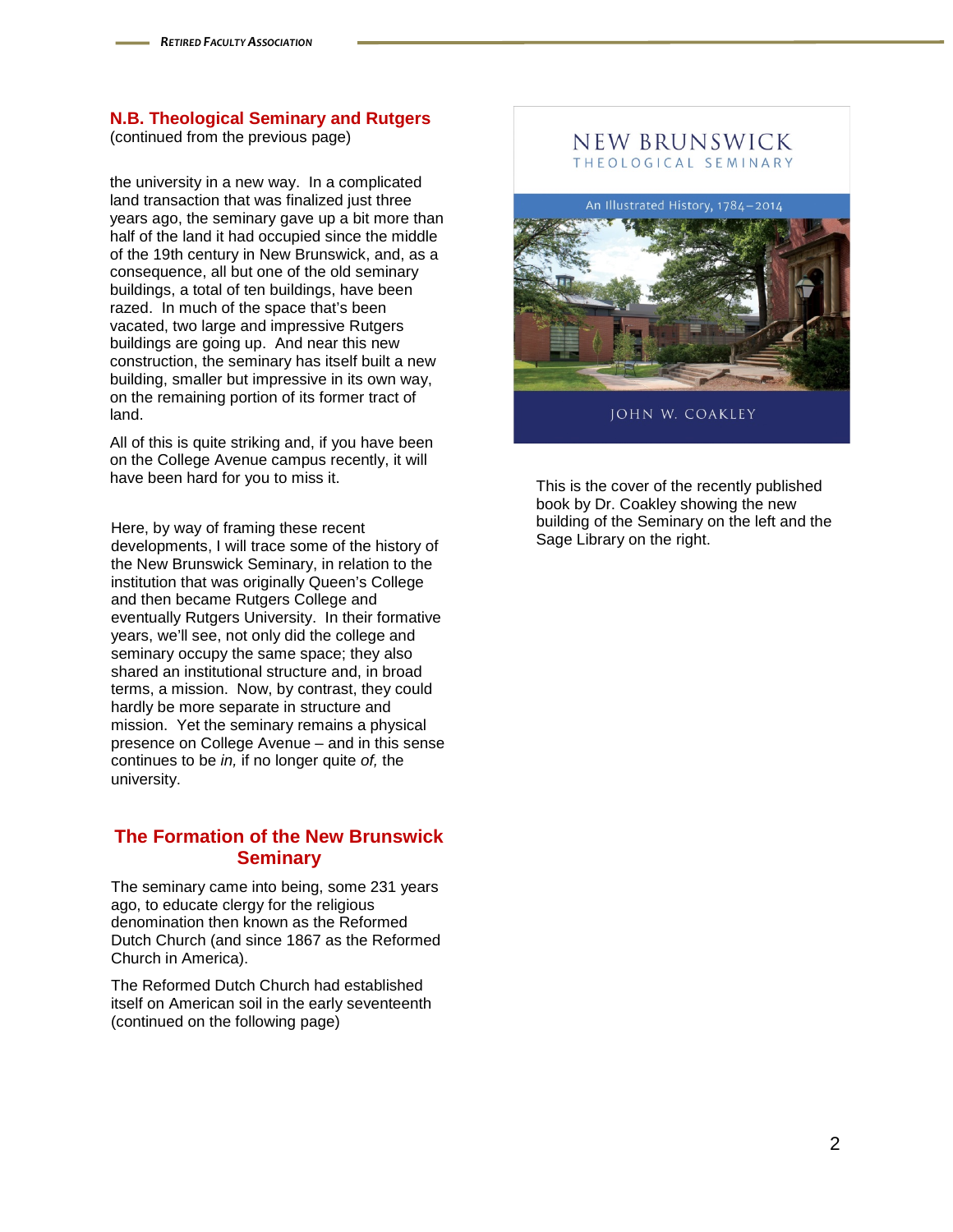(continued from the previous page)

century, in the area first governed by the Dutch, and it slowly grew during the century and a half of the American colonial period. It was made up of Dutch-speaking people who settled in Manhattan, further north along the Hudson, on Long Island and in the valleys of the Hackensack, Passaic and Raritan rivers in New Jersey. During most of the colonial period, even after the British government had displaced the Dutch, the church remained subordinate to the mother church, which was the national church of the Netherlands, and (with occasional exceptions) its American ministers were required to receive their education and ordination in the old country.

This church's situation changed, in the years surrounding the American Revolution. It was in 1768 that, after long hesitation and struggle, the church in the Netherlands finally gave its blessing to the Dutch-Americans to create their own church governance, and to educate and ordain their own clergy. The new American embodiment of the Reformed Dutch Church that thus came into being adopted a constitution then in 1772, which included a provision that its General Synod would elect "professors" to educate students for the ministry, in accordance with the Dutch Church's Calvinist standards of belief (to which the American Dutch remained devoted). Then in 1784 – after a delay caused by the war – the Synod elected the first such professor, John Henry Livingston, a member of a prominent New York merchant family who had taken his doctorate in theology at the University of Utrecht.

The election of Livingston in 1784 created, in effect, a theological faculty. To be sure, it was a faculty that consisted then of only one person, but it was later to grow and become what we know as the New Brunswick Theological Seminary – which, if we date it from the election of Livingston, stands as the oldest seminary in America.

At first, however there was no *school* in the usual sense of the word. Livingston taught his students in his own home in New York City, where he continued to serve as a minister in the Collegiate Reformed Church (the same church that, in the twentieth century, would be the church of, for instance, Norman Vincent Peale, and is still a thriving church today.)

The Reformed Dutch Church did intend to create a school - to set it up "around" the professor, so to speak - but for a long while nobody could quite decide *where* the school was going to be. There were many possibilities. New Brunswick was always considered one of these – for Queen's College had been founded in 1766 by ministers and elders of the Reformed Dutch Church, and the framers of its earliest extant charter (1771) had specifically envisioned it as, in part anyway, a place where "young men of suitable abilities may be instructed in divinity, preparing them for the ministry," presumably especially in the Reformed Dutch Church. But in the early years there was no money to establish the theological school at Queen's; and perhaps more importantly, the Reformed Dutch Church itself was ambivalent about New Brunswick as the right place for it. For though there were several Reformed Church ministers and elders in this area who were keen on having the seminary here, New Brunswick was at the extreme southern limit of the Dutch culture area for that era – an area that extended north to Albany and east to the tip of Long Island – and other towns, such as Hackensack and New York City itself (though the predominantly rural Dutch-Americans held it suspect for its temptations), were much more centrally located. Furthermore, Albany and Schenectady, though far to the north, pressed their own claim as thriving towns where the Reformed Dutch churches were strong. And so for more than two decades, amid continuing debate over the merit of this town or that, the matter of location remained unresolved and Livingston remained in New York City.

#### **The "Theological Institution" and the Restoration of Rutgers**

What finally brought the seminary to New Brunswick, however, was a matter not so much of merit as of need. For Queen's College had a rocky time in its early years and was, as you may know, actually out of commission from 1794 until 1807; there were simply not the resources to maintain an academic program. But its trustees continued to meet and in 1807 they made a bargain with the General Synod of the Reformed Dutch Church whereby the Synod endorsed the trustees' intention to "revive" the college and the trustees agreed to assist in raising funds for the theological "professorate," on the understanding that the professor would now relocate to Queen's, in an effort to (continued on the following page)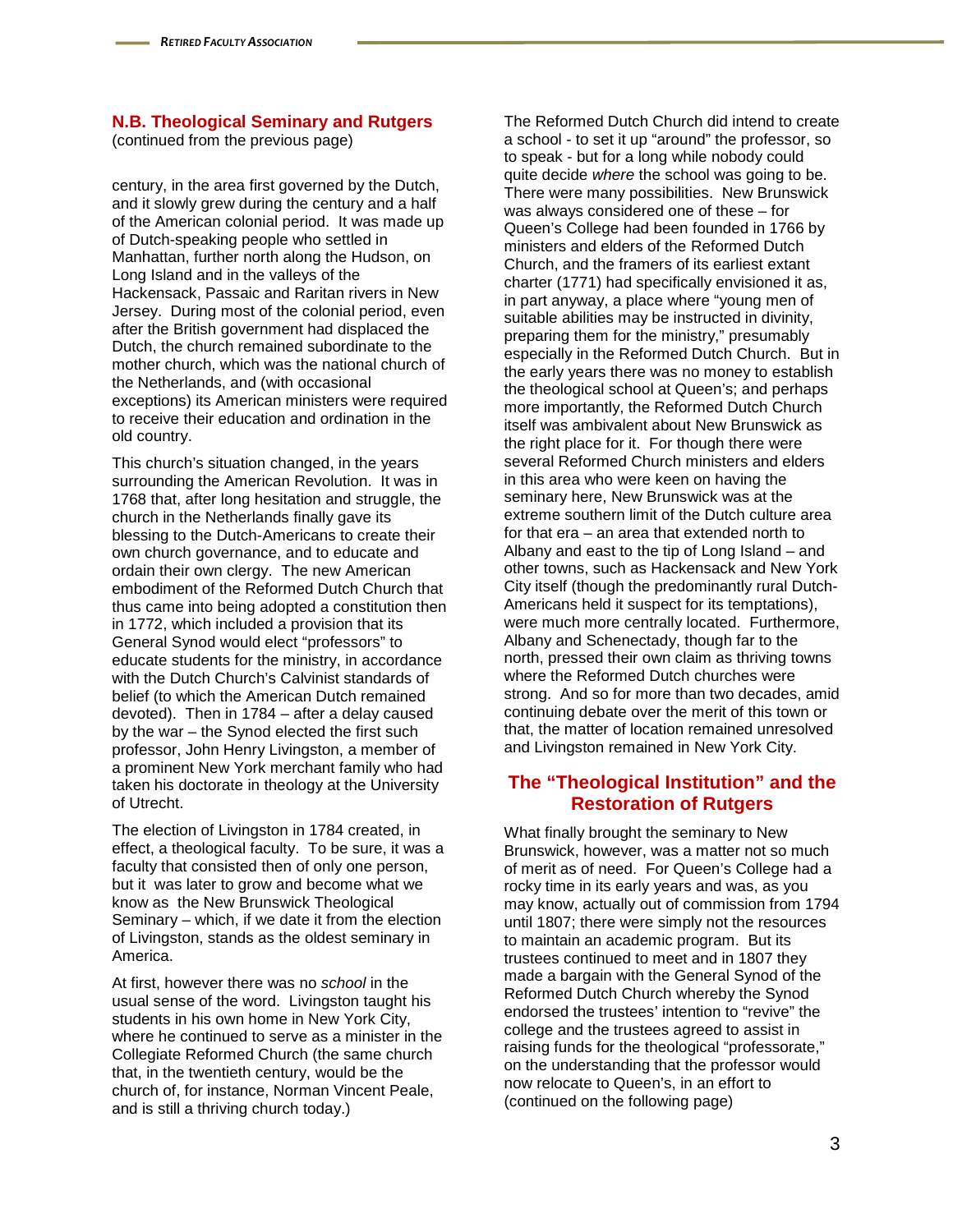(continued from the previous page)

"combine" the college's "literary interests with a decided support to evangelical truth." It was understood that the professor himself would be "nominated and chosen by the General Synod" (which meant the first incumbent would be Livingston, who still held the office), and that the "theological institution" thus created would have its own board of "superintendents," accountable to the Synod, rather than to the trustees themselves. This agreement came to be known as the "Covenant," and though in details it was repeatedly revised, it remained in effect for sixty years. By its terms, the trustees renounced control of the "Theological Institution in Queen's College," as the covenant termed it, as a price for bringing it to New Brunswick. But the trustees achieved their aim: money was raised, Livingston arrived in New Brunswick in 1810 and took up his duties as both professor of theology (on the basis of the funds raised for that purpose) and president of Queen's College (by separate arrangement, at the expense of the trustees), and the college, now including the "theological Institution," reopened permanently. And though its two parts – the "theological" part and the "literary," i.e., undergraduate, part – had different structures of accountability, Queen's was indeed formally a single institution.

The fundraising that the new covenant encouraged also made possible the construction of a building, the one we identify today as "Old Queen's," which was designed by a New York architect named John McComb Jr., (who also designed New York City Hall), and opened its doors in 1811. It was shared by the seminary and the college until 1856. The middle section of the building contained the library and classrooms, not only for the college, but also for the seminary and the preparatory school (today known as Rutgers Prep), and professors and their families lived in the wings of the building.

## **The Course of the "Covenant"**

The seminary, as part of Queen's, thrived in its first few years. Comprising only one professor (i.e., Livingston) in 1810, it added two more by 1825 and had a student body of eighteen. (The seminary's average annual enrollment through the nineteenth century was approximately thirty.)

But during those same years, the undergraduate part of the college languished again. In 1816, it once more ceased operation, and did not resume until 1825. (At the Seminary we like to remember that this was a moment when we, as the college's "theological institution," had the role of keeping Rutgers alive!) Then when the "literary institution," that is, the undergraduate school, reopened in 1825, it did so, once again, on the basis of the covenant with the General Synod, and thus on the basis of its connection with the seminary. Now the covenant was revised, and this time, it did more than simply enable the trustees to keep the college open. For now the Synod committed the faculty of the seminary to provide most of the humanities instruction in the college as a regular part of their duties, and furthermore stipulated that one of them (Philip Milledoler, the professor of "didactic and polemic theology,") would serve additionally as president – all at the expense of the church, in order to allow the college to, as it were, get its feet on the ground. The year 1825 (in which, incidentally, the college was, at Milledoler's suggestion, renamed for Henry Rutgers in hope of the latter's benevolence) really does mark the rejuvenation of Queen's college and the decisive firming of the foundation on which its eventual phenomenal growth would be based.

Meanwhile, the Reformed Church and the college remained in the Covenant, until 1867. The covenant then had its ups and downs. Shortly after the revision of 1825, voices in the Reformed Church General Synod began to grumble at how much time their professors had to spend teaching undergraduates, giving inadequate attention to the seminary students in consequence; and at least one member of the seminary faculty, Alexander McClelland, was on record as declining to take up his duties in the college. Eventually these complaints became so insistent, and in the meantime the college itself strengthened so considerably in its own right, that in 1839 and then in 1840 the covenant was renegotiated: the seminary faculty would no longer have to produce the college's president (the first Rutgers president from outside the theological faculty being Abraham Hasbrouck, a layman from Kingston, New York, chosen in 1840), the theological professors' duties in the college were (continued on the following page)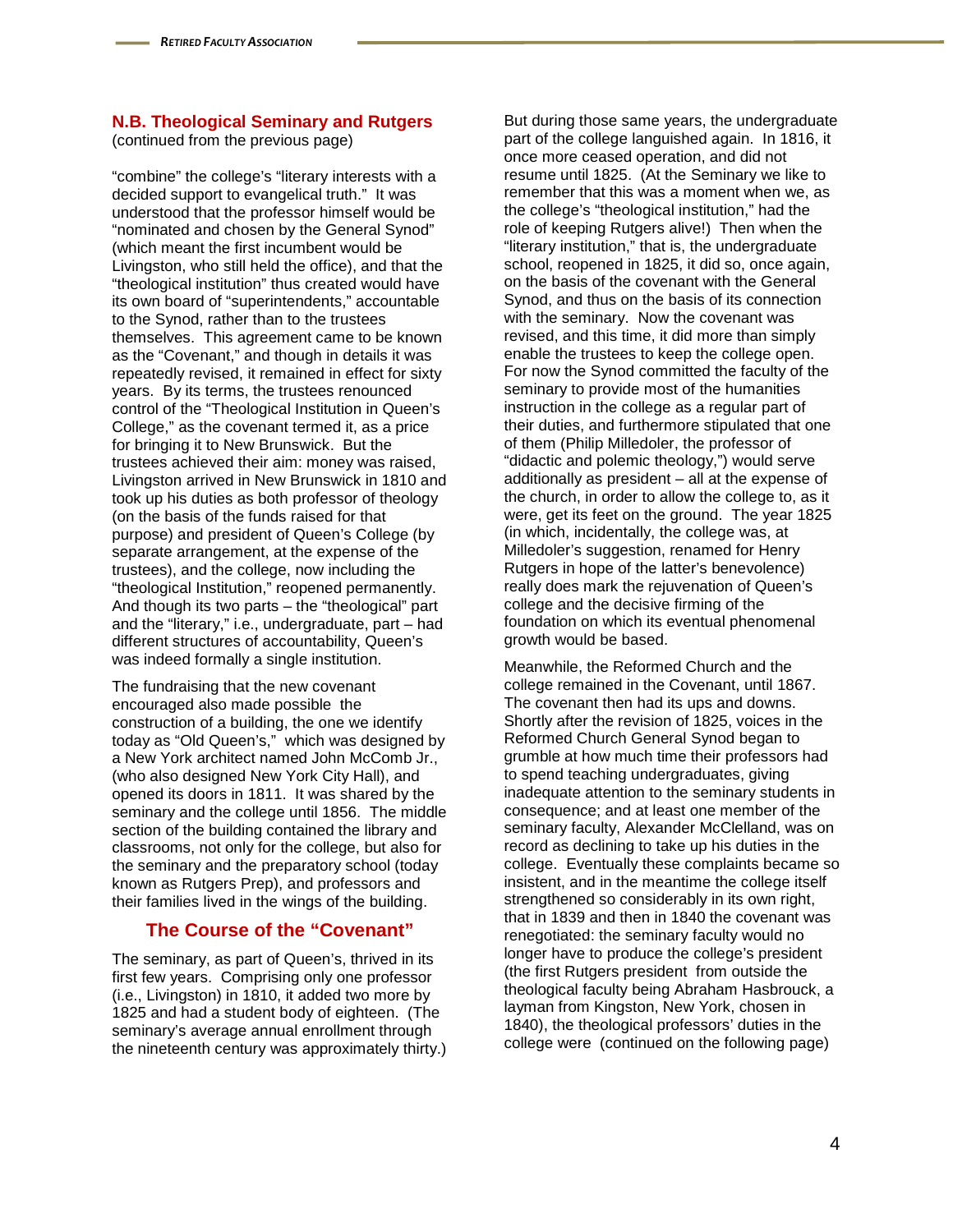(continued from the previous page)

considerably reduced (though not eliminated), and the Synod stated its confidence that the college was competent to deal with its own affairs. And indeed from around that moment, to the historian looking back, the college begins to appear as the stronger institution of the two. From that point, at any rate, the college and seminary led increasingly separate institutional lives. Eventually, in 1867, the covenant was officially closed. This was during the Rutgers Presidency of William H. Campbell (who himself had first come to New Brunswick as a professor at the seminary), when Rutgers, having been named the land-grant college of New Jersey and thus the recipient of Federal funds under the Morrill Act, was beginning its trek toward becoming a state university.

## **A Campus for the Seminary**

The seminary continued to share quarters with the college in "Old Queen's" until the mid-1850s. But then the school began to acquire its own space. It was William Campbell, so the story goes, who met his theological students in his classroom in Old Queen's one day in 1854 and said to them that they shouldn't have to stand sharing the space with the college. They should "have a meeting." They should "make protests." They should "get the Synod or the Collegiate Church in New York or somebody to build them a theological hall for the sole use of the Seminary."

The students duly brought the matter up with the seminary's superintendents. The time was ripe; the Reformed Dutch Church had a certain kind of upper middle class élan in those years and part of the appeal of having its own building was not just the practical question of space and where students would learn and where faculty would live and so forth, but also the idea that its seminary should be a distinguished institution that could hold its head high among the theological schools of the land - and it was indeed to stand for a few decades as a firstrank theological school. At any rate, the land was purchased very quickly and it was, in large part, the land that the seminary has held until recently - that is, the tract between what is now Seminary Place and what is now Bishop Place on the south and north and College Avenue and George Street on the west and east. This was

an area that in the 1850s was not in the middle of Rutgers at all but was at the edge of the city.

The first building of the new seminary campus, Hertzog Hall, was dedicated in 1856, and by 1885 it stood in the middle of an impressive row of structures that faced the college buildings across what is now the Neilson campus of Rutgers but was then mostly still empty ground. All of those nineteenth-century seminary buildings have now been razed, except for one, Gardner L. Sage Library (1875), the remarkable work of the eclectic German-American architect Dietlef Linau, which stands adjacent to the seminary's new and yet unnamed structure at the west end of Seminary Place.



Interior of the Gardner A. Sage Library of the New Brunswick Theological Seminary Photo Credit: Saed Hindash for *The Star-Ledger*

The seminary then remained on its nineteenthcentury campus - though to be sure some buildings were replaced, and some added, over time - for over a century and a half, until 2014.

The details of its internal history during that long period are beyond the scope of this brief article. (Its place in the *theological* landscape of twentieth century Protestantism - often perceived in Reformed Church circles as a "liberal" place - may be of interest to some readers, whom I invite to have a look at my *Illustrated History*.) But suffice it to say that though its relationship to the Reformed Church in America has undergone changes in recent years - the institutional tie between the two becoming somewhat looser - and though the student body has broadened to become very diverse in terms of race, ethnicity, and (continued on the following page)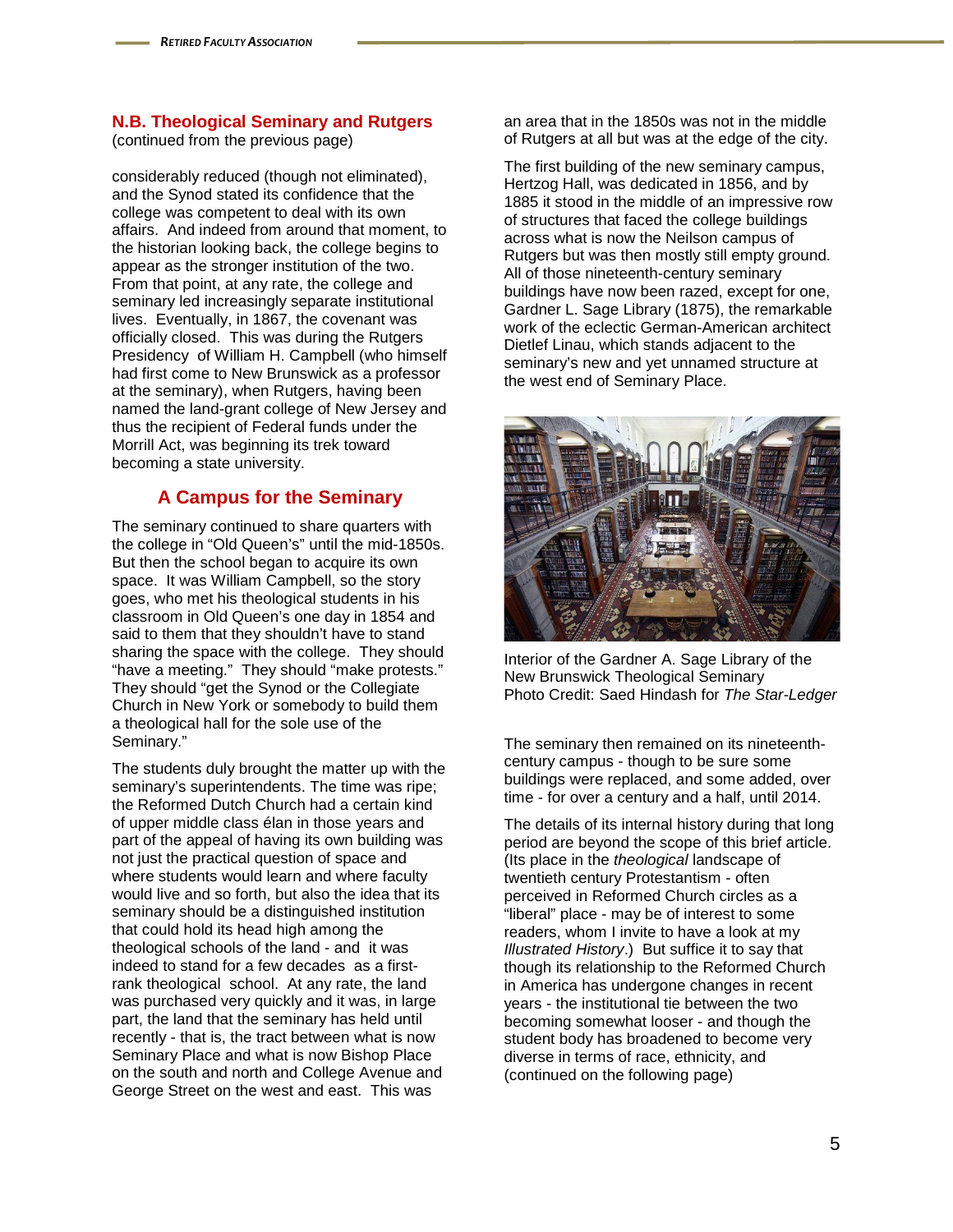(continued from the previous page)

denominational affiliation - the seminary still pursues, in the midst of the Rutgers campus, its mission to prepare students for Christian ministry.

#### **The Seminary and the University In the Post-Covenant Era**

With the demise of the covenant in 1867, the college and the seminary became fully separate institutions. Yet many interconnections remained.

Well into the twentieth century, for instance, Rutgers continued to be the college of choice for Reformed Church students from New York and New Jersey destined for the ministry, who then stayed on to do their graduate work at the seminary. Rutgers students themselves, moreover, were always among the residents in Hertzog Hall, and - indeed to the present moment - many a Rutgers undergraduate has spent time studying in Sage Library.

There have also been, well past the era of the covenant, notable figures who have had strong ties to both institutions at once. One of these was Rutgers' first professor of art history, John C. Van Dyke (1861-1931), who doubled for several decades as the beloved librarian of the seminary, and breadth of whose scholarly interests is still discernible in the Sage Library collection. But without doubt the most prominent of these figures was W.H.S. Demarest (1853- 1956), who in certain sense incarnated the very spirit of both schools in the early twentieth century. A graduate of the college (1883) and the seminary (1888), he had grown up on the seminary campus as the son of a seminary faculty member, David D. Demarest (who was himself a graduate of both institutions). In 1901 after serving as a Reformed Church minister in Hudson Valley towns for thirteen years in a couple of towns up the Hudson Valley, W.H.S. Demarest became professor of Church History at the seminary. But after five years of service, he resigned in 1906 upon being chosen as president of the college, in which position he remained until 1924, presiding over a period of significant growth for Rutgers that saw the founding of Douglass College and considerable expansion of the College Avenue campus. And then, on retirement from Rutgers, he returned to the seminary again, serving as *its* president until

1934! Indeed In his years as Rutgers president, he walked down the street to the seminary to serve on the seminary's Board of Superintendents; and throughout his long life, well after his years in office, he remained active in the affairs of Rutgers as well.

Many informal connections still persist between the seminary and the college and the University. But these are significantly fewer, and less substantial, than in Demarest's day. Institutionally the two schools remain rigorously separate. And here it is important to point out the uniqueness of Rutgers' relationship to its own religious past. For there are many presently non-sectarian American universities that had religious connections in their formative years and have not lost their ties to the theological institutions that were part of their earlier history: Harvard, Yale, and Chicago come to mind in particular, in which the theological faculties have evolved within their universities as "divinity schools," fully a part of the larger life of those universities but also still engaged in preparing religious leaders and, in varying ways, preserving a sense of themselves as communities of faith. I personally wish this could have been the case as well with Rutgers and its ancient "theological institution," and as a faculty member at the seminary, being surrounded by the many resources of the University, I am acutely aware of the opportunities being missed, indeed perhaps on both sides. But of course the fundamental reason why the Seminary has not evolved as the "Rutgers Divinity School" is that whereas those other universities are *private* universities, Rutgers has become a *public* one, a *state* university that is. (In fact, as the university's then chief counsel told me a few years ago, Rutgers and the seminary are the *only* two American institutions in this situation - i.e., Rutgers is the only state university that originated as a religious institution and is still accompanied by a theological school to which it was once connected.) And thus for all the good will that has existed, and continues to exist, between persons in our respective institutions, the principle of separation between church and state (a principle which, let it be clear, I affirm) keeps us institutionally separate, with, in that sense, the figurative distance between us not decreasing but perhaps even increasing over time.

(continued on the following page)